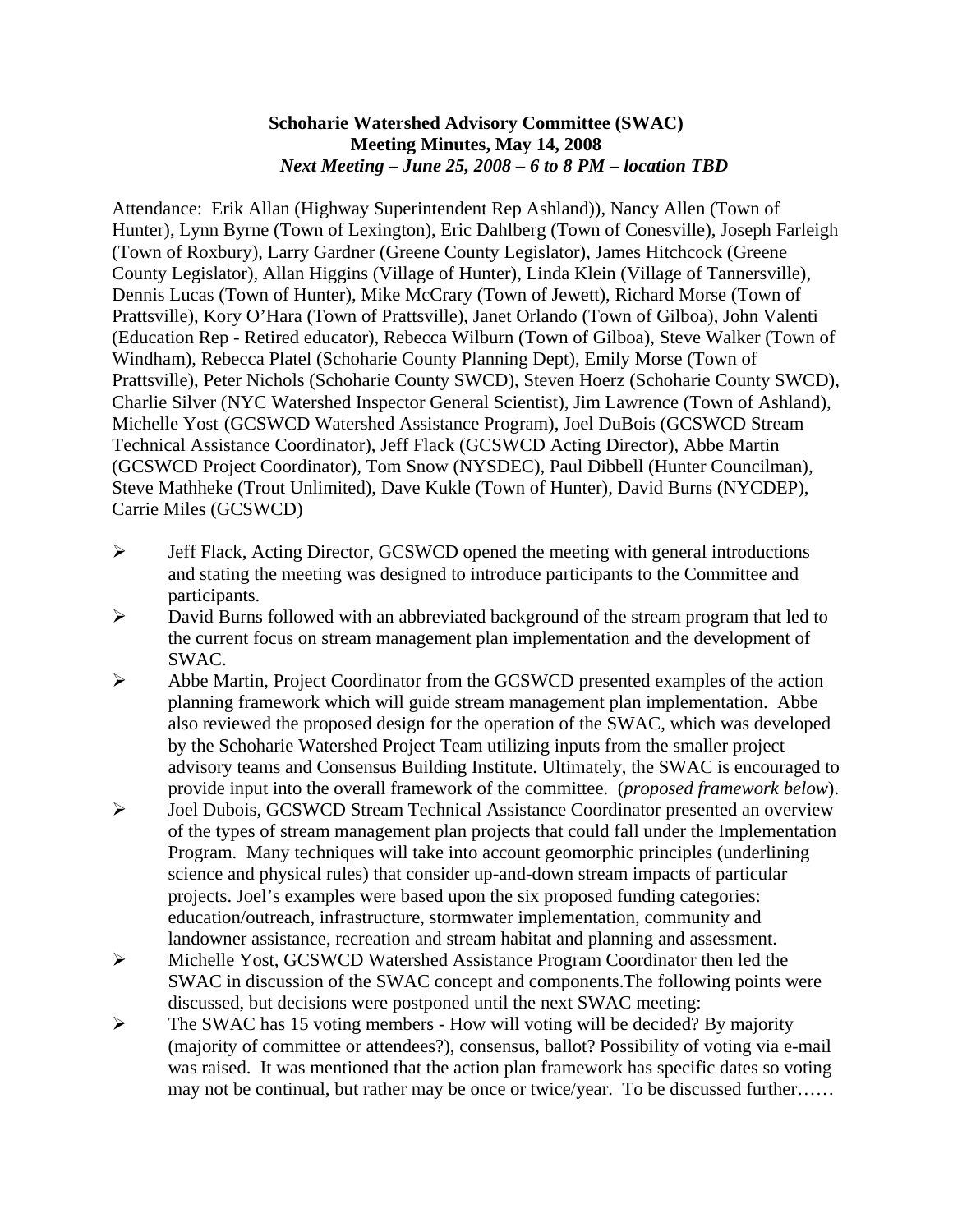- $\triangleright$  The question was raised as to SWAC's role? Project advice or to determine how the 2 million is spent? SWAC bring ideas from committee to the public and vice versa. Is the committee's purpose is to prioritize projects already in progress (with respect to the community) or bring new ideas? New ideas. Tie in public to activities we do. Determine what is important to communities.
- ¾ One participant suggested developing matrix-components of projects that meet particular concerns. Numerical grade to determine value of project.
- $\triangleright$  The question was asked if there should there be an application process? The feeling seemed to be yes, but kept reasonably simple. Develop a quick application or form containing fields such as what the problem is, where it is, etc for the public to complete and give to their SWAC representative
- ¾ Projects must be in sync with stream management plans, not necessarily directly from the plans or only in the main stems that have SMPs. The municipalities have to adopt the stream management plan that covers their municipality. All the municipalities are on the way to adoption of the relevant plan, where they exist.
- ¾ The two million for SMP implementation from DEP is designated for future projects, not projects in the 2007 action plan – they are already funded.
- ¾ There was a feeling that this funding is meant to implement smaller scale projects (not larger full-scale stream restoration projects). DEP and GCSWCD budgeted separately for this type of project.
- $\triangleright$  Other funding sources available outside of the 2 million should be utilized to stretch the 2 million: CWC programs, GCSWCD WRDA funds, FEMA funding, SAP funding – Project staff should make every effort to plug in where possible.
- ¾ CWC has limited funding available for stream projects in population centers that are a hazard. This was raised in the context of an example in Prattsville of a landowner in need – where would this person turn. CWC/DEP recently funded a similar project in Prattsville, and the CWC program may be most appropriate for this individual. There were questions about the population center criteria. The program was limited to population centers to maximize the effects of the limited funding in the program. Project areas would either have to be in a population center, or the property should it fail would have to threaten the population center.
- ¾ A gave an example of knotweed knotweed problems-would each landowner have to apply for assistance or can the town apply? Concensus seemed to be that knotweed is a basin-wide problem; a plan should be developed to educate individual landowners on how to deal with it.
- ¾ Project staff needs to develop a handout of basic information on the SWAC details to be decided at next meeting. Town may send mailing to streamside landowners and this would make the public aware of the committee, allow the public to give input to their SWAC representative. Need to educate the public on criteria to allow public to identify problems and report them to their SWAC representative.
- ¾ Education important educate community—inform that management plans exist, educate on stream processes, make education more grassroots. Possibility of subcommittees for particular types of projects. Subcommittees exist for recreation and highway supervisors and one needs to be developed for education and outreach.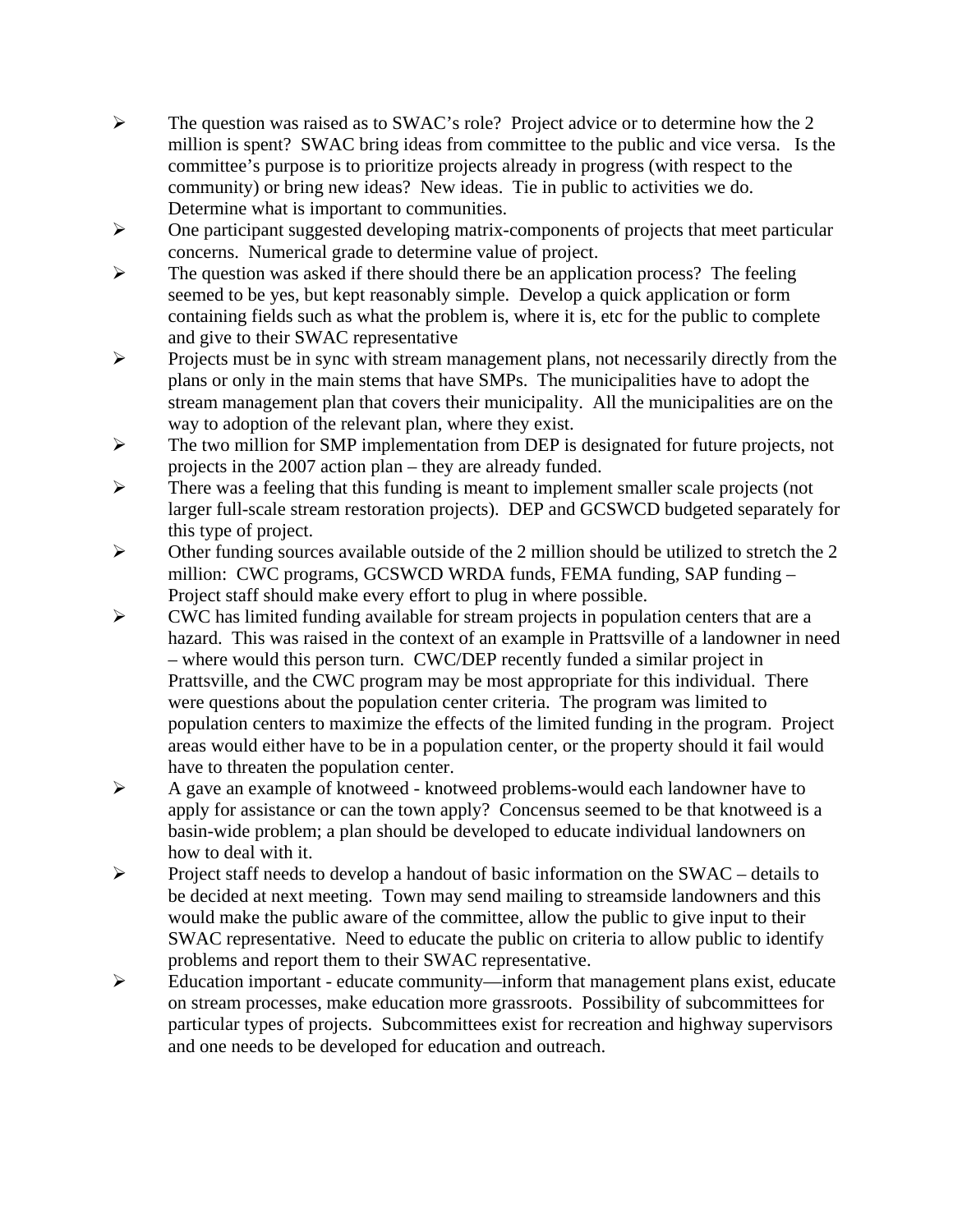- $\triangleright$  How did SWAC reach this point? Smaller committees elected to have one larger committee; GCSWCD and NYCDEP internal planning do develop draft SWAC guidelines.
- $\triangleright$  Meetings should be held at alternate locations possibilities Hunter elementary, Jewett community center, West Kill community center, Tannersville watershed project office.

# **Next Meeting – June 25, 2008 – 6 to 8 PM – location TBD**

## **Proposed Schoharie Watershed Advisory Committee Structure and Principles**

*The following items have been put forward by the Schoharie Project team as a starting point for discussion and are based upon past experience and watershed planning efforts and knowledge gathered to date (including the 5/14/08 SWAC meeting).* 

## *SWAC Structure*

- $\triangleright$  Meetings will be open to public, but there will be fifteen locally-based voting members representing: Hunter, Windham, Jewett, Lexington, Ashland, Prattsville, Gilboa, Roxbury, Conesville, Village of Hunter, Village of Tannersville, Highway Representative (appointed by subcommittee), Educator (appointed by subcommittee), Recreation/Habitat Representative (appointed by subcommittee), and a County Legislator. Rationale being that the voting members should have a constituency they answer to.
- ¾ There will be a voting member and an alternate appointed for each group/municipality.
- Meet bimonthly to start with meeting locations moving throughout watershed.
- $\triangleright$  Individuals will be appointed for 2-year terms, but there are no term limits. The three subcommittees will elect one representative each to the SWAC.
- ¾ Advisory Members Schoharie County Reps, Delaware County Reps, ACOEs, GCHD, GCPD, CCEGC, CWC, Catskill Center, Greene Land Trust, Catskill Mtn Foundation, Hunter Foundation, Windham Foundation, Trout Unlimited.
- ¾ Project Staff GCSWCD, DEP Stream Management Program

*SWAC Stream Management Plan Implementation*

- $\triangleright$  DEP committed 2 million specifically for stream management plan implementation, plus a variety of other funding sources are available.
- ¾ Project staff/technical advisors will assure multiple funding sources are employed to stretch the 2 million as far as possible.
- ¾ Projects/programs funded through SWAC must be either recommended in a stream management plan or consistent with the recommendations/science presented in stream management plans. Most importantly, projects/programs can not be detrimental to stream system stability or ecological integrity.
- $\triangleright$  SWAC will develop a simple application form for potential projects.
- ¾ Project staff will review project ideas and sites and present a recommended alternative(s) to the SWAC.
- $\triangleright$  SWAC will vote either silently or verbally by consensus or majority on whether a project should go forward (this requires further discussion).
- ¾ GCSWCD staff, in coordination with DEP, will draft action plan updates and revisions in close coordination with the SWAC.